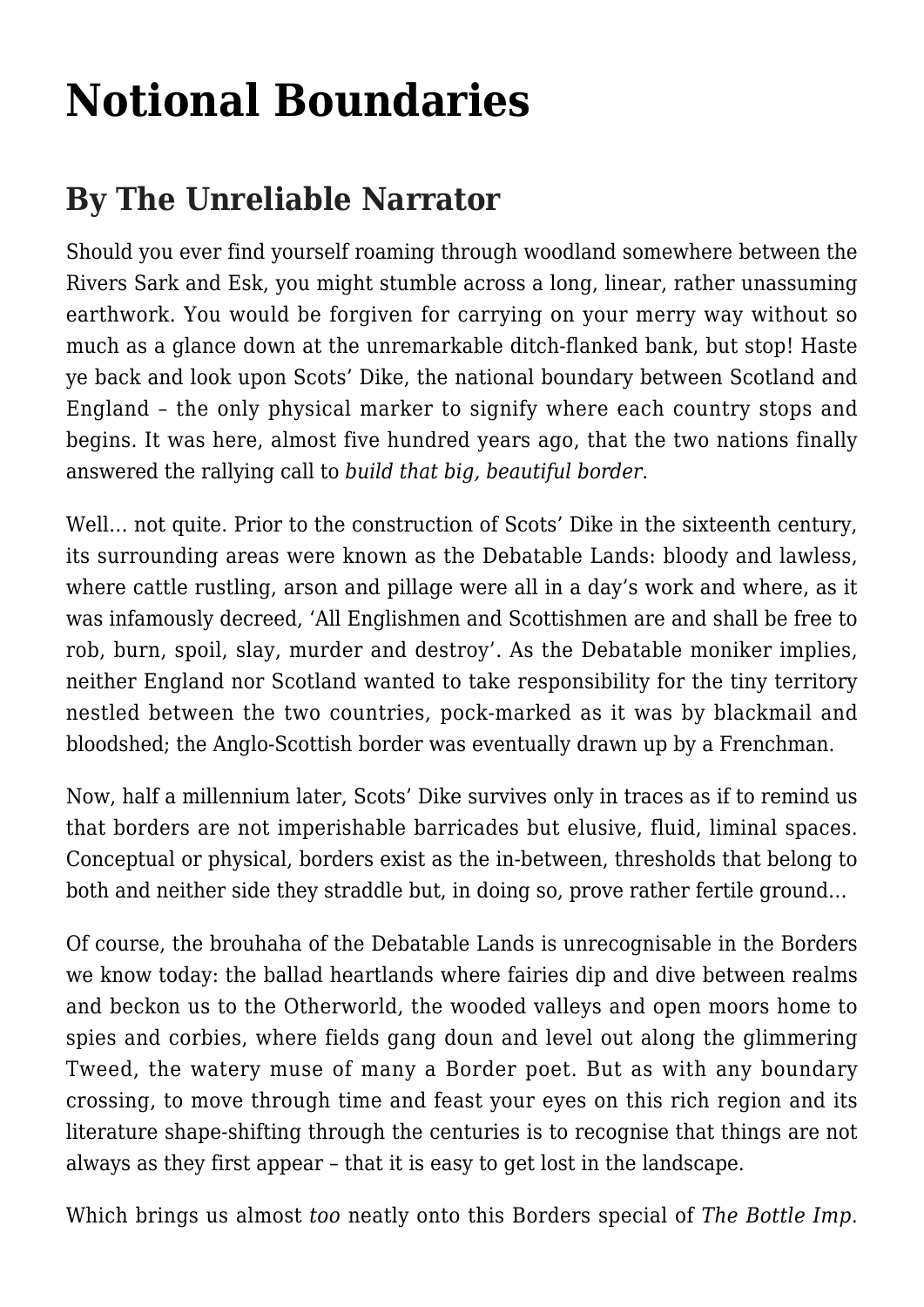Buckle in and go a-roaming with an ensemble of Adventure Men in '[Lost in the](https://www.thebottleimp.org.uk/2022/05/lost-in-the-landscape/) [Landscape: From Balfour to Bond'](https://www.thebottleimp.org.uk/2022/05/lost-in-the-landscape/), guided by Kirsti Wishart who traces their imperialist conquering of unfamiliar lands back to John Buchan's Richard Hannay. Kate Ash-Irisarri shifts through temporal borders in ['"England and Scotland here](https://www.thebottleimp.org.uk/2022/05/contentions-at-the-anglo-scottish-border/) [impartially divide": Contentions at the Anglo-Scottish border](https://www.thebottleimp.org.uk/2022/05/contentions-at-the-anglo-scottish-border/)', traversing the centuries to explore the influence of the national boundary on cultural and literary identity. Keeping it local in ['D & G Literature'](https://www.thebottleimp.org.uk/2022/05/d-g-literature/), Hugh McMillan probes the relationship between the poetry and marketing of Dumfries & Galloway, while Julia Ditter explores the fruitful territory of Scottish literature through the lenses of border theory and eco-criticism in ['Reading Scotland's Borders through the](https://www.thebottleimp.org.uk/2022/05/reading-scotlands-borders/) [Environment](https://www.thebottleimp.org.uk/2022/05/reading-scotlands-borders/)'. Ending our border crossings with an introduction to a neglected son of Scotland's south is Ian W. Landles with his article '[William H. Ogilvie:](https://www.thebottleimp.org.uk/2022/05/william-h-ogilvie/) [From Outback to Border poet](https://www.thebottleimp.org.uk/2022/05/william-h-ogilvie/)'.

Beyond the Borders – though not too far – and Upon Another Point is the late Dorothy McMillan's article '[Rural Realism](https://www.thebottleimp.org.uk/2022/05/rural-realism/)', which focuses on Ayrshire lad George Douglas Brown and his landmark novel *The House with the Green Shutters.* First given at the 2006 Wigtown Book Festival, this lecture was kindly reproduced by Dorothy especially for *The Bottle Imp*. As always, we have a bundle of [book](https://www.thebottleimp.org.uk/issues/issue-29/?cat=25) [reviews](https://www.thebottleimp.org.uk/issues/issue-29/?cat=25), too.

Shake loose the Border!Should you ever find yourself roaming through woodland somewhere between the Rivers Sark and Esk, you might stumble across a long, linear, rather unassuming earthwork. You would be forgiven for carrying on your merry way without so much as a glance down at the unremarkable ditch-flanked bank, but stop! Haste ye back and look upon Scots' Dike, the national boundary between Scotland and England – the only physical marker to signify where each country stops and begins. It was here, almost five hundred years ago, that the two nations finally answered the rallying call to *build that big, beautiful border*.

Well... not quite. Prior to the construction of Scots' Dike in the sixteenth century, its surrounding areas were known as the Debatable Lands: bloody and lawless, where cattle rustling, arson and pillage were all in a day's work and where, as it was infamously decreed, 'All Englishmen and Scottishmen are and shall be free to rob, burn, spoil, slay, murder and destroy'. As the Debatable moniker implies, neither England nor Scotland wanted to take responsibility for the tiny territory nestled between the two countries, pock-marked as it was by blackmail and bloodshed; the Anglo-Scottish border was eventually drawn up by a Frenchman.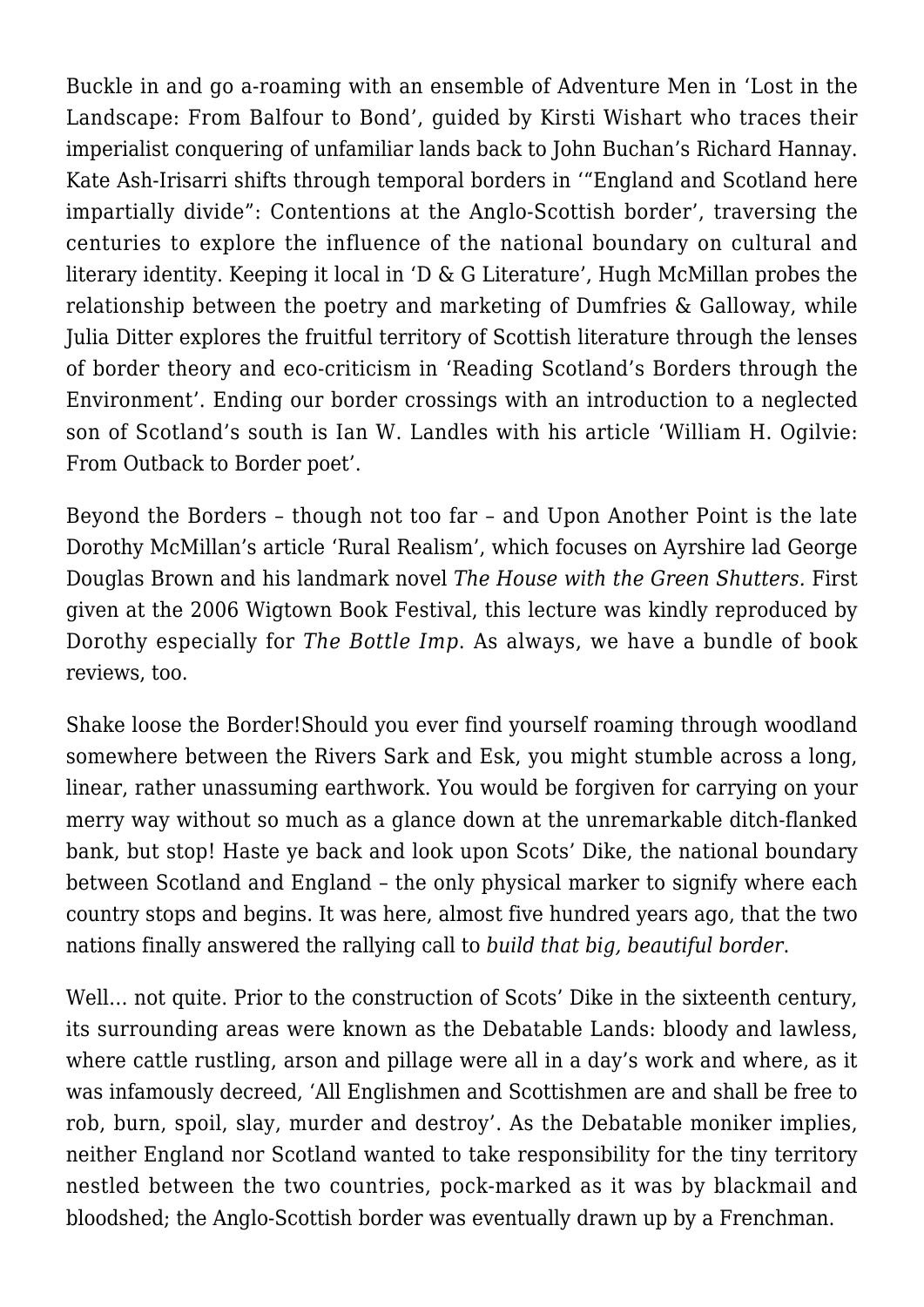Now, half a millennium later, Scots' Dike survives only in traces as if to remind us that borders are not imperishable barricades but elusive, fluid, liminal spaces. Conceptual or physical, borders exist as the in-between, thresholds that belong to both and neither side they straddle but, in doing so, prove rather fertile ground…

Of course, the brouhaha of the Debatable Lands is unrecognisable in the Borders we know today: the ballad heartlands where fairies dip and dive between realms and beckon us to the Otherworld, the wooded valleys and open moors home to spies and corbies, where fields gang doun and level out along the glimmering Tweed, the watery muse of many a Border poet. But as with any boundary crossing, to move through time and feast your eyes on this rich region and its literature shape-shifting through the centuries is to recognise that things are not always as they first appear – that it is easy to get lost in the landscape.

Which brings us almost *too* neatly onto this Borders special of *The Bottle Imp*. Buckle in and go a-roaming with an ensemble of Adventure Men in '[Lost in the](https://www.thebottleimp.org.uk/2022/05/lost-in-the-landscape/) [Landscape: From Balfour to Bond'](https://www.thebottleimp.org.uk/2022/05/lost-in-the-landscape/), guided by Kirsti Wishart who traces their imperialist conquering of unfamiliar lands back to John Buchan's Richard Hannay. Kate Ash-Irisarri shifts through temporal borders in ['"England and Scotland here](https://www.thebottleimp.org.uk/2022/05/contentions-at-the-anglo-scottish-border/) [impartially divide": Contentions at the Anglo-Scottish border](https://www.thebottleimp.org.uk/2022/05/contentions-at-the-anglo-scottish-border/)', traversing the centuries to explore the influence of the national boundary on cultural and literary identity. Keeping it local in ['D & G Literature'](https://www.thebottleimp.org.uk/2022/05/d-g-literature/), Hugh McMillan probes the relationship between the poetry and marketing of Dumfries & Galloway, while Julia Ditter explores the fruitful territory of Scottish literature through the lenses of border theory and eco-criticism in ['Reading Scotland's Borders through the](https://www.thebottleimp.org.uk/2022/05/reading-scotlands-borders/) [Environment](https://www.thebottleimp.org.uk/2022/05/reading-scotlands-borders/)'. Ending our border crossings with an introduction to a neglected son of Scotland's south is Ian W. Landles with his article '[William H. Ogilvie:](https://www.thebottleimp.org.uk/2022/05/william-h-ogilvie/) [From Outback to Border poet](https://www.thebottleimp.org.uk/2022/05/william-h-ogilvie/)'.

Beyond the Borders – though not too far – and Upon Another Point is the late Dorothy McMillan's article '[Rural Realism](https://www.thebottleimp.org.uk/2022/05/rural-realism/)', which focuses on Ayrshire lad George Douglas Brown and his landmark novel *The House with the Green Shutters.* First given at the 2006 Wigtown Book Festival, this lecture was kindly reproduced by Dorothy especially for *The Bottle Imp*. As always, we have a bundle of [book](https://www.thebottleimp.org.uk/issues/issue-29/?cat=25) [reviews](https://www.thebottleimp.org.uk/issues/issue-29/?cat=25), too.

Shake loose the Border!